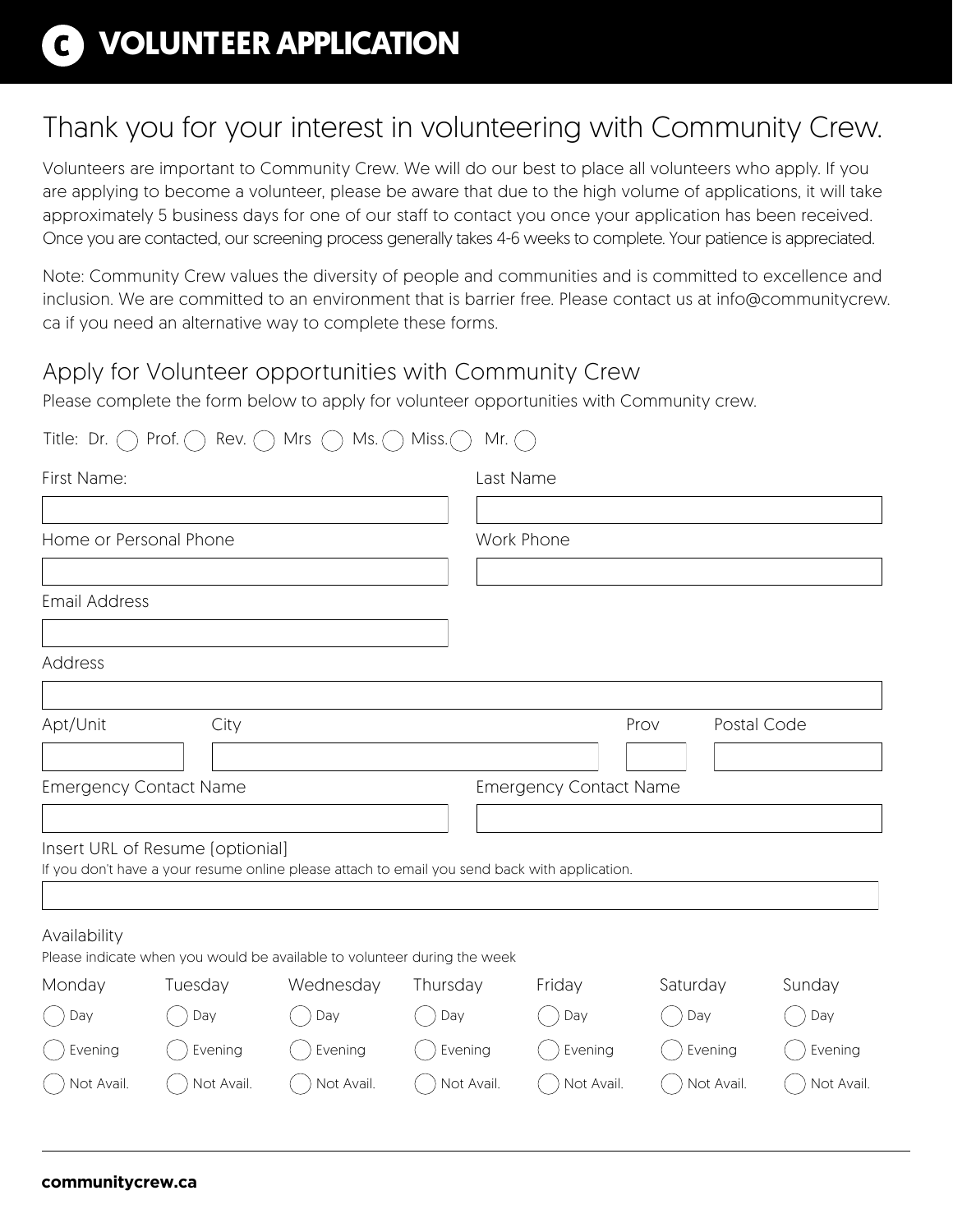# **VOLUNTEER APPLICATION**

### Please list up to 3 references

Only one of your references may be a family member. Other suggestions include co-workers, teachers, religious leaders, supervisors from previous volunteer experience, past employers, etc.

#### Reference 1:

| First Name:         | Last Name |  |  |  |
|---------------------|-----------|--|--|--|
|                     |           |  |  |  |
| Position            | Phone     |  |  |  |
|                     |           |  |  |  |
| Email Address       |           |  |  |  |
|                     |           |  |  |  |
|                     |           |  |  |  |
| <b>Reference 2:</b> |           |  |  |  |
| First Name:         | Last Name |  |  |  |
|                     |           |  |  |  |
| Position            | Phone     |  |  |  |
|                     |           |  |  |  |
| Email Address       |           |  |  |  |
|                     |           |  |  |  |
|                     |           |  |  |  |
|                     |           |  |  |  |
| <b>Reference 3:</b> |           |  |  |  |
| First Name:         | Last Name |  |  |  |
|                     |           |  |  |  |
| Position            | Phone     |  |  |  |
|                     |           |  |  |  |
| Email Address       |           |  |  |  |
|                     |           |  |  |  |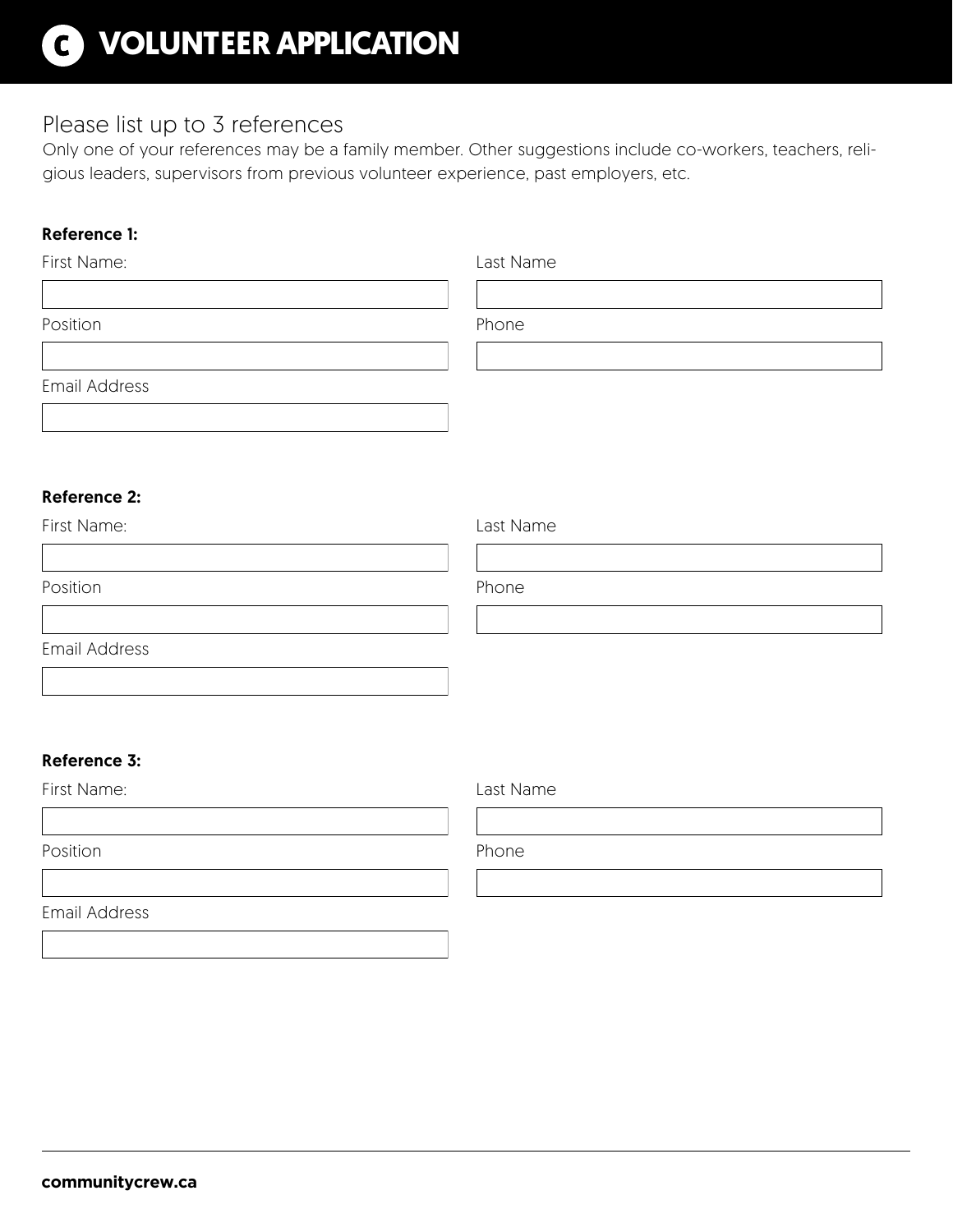# **VOLUNTEER APPLICATION**

### Tell us about you!

All fields are required unless marked as opitonal

How did you find out about volunteering with Community Crew?

Why do you want to volunteer with Community Crew?

What relevant work or volunteer experience do you have? (optional)

What relevant education, training and/or certification do you have? (optional)

Do you have any skills, hobbies or talents that you would like us to know about? (optional)

Please list any languages you speak fluently (optional)

Please select up to 3 preferred Community Crew Volunteer positions you are interested in

Food Prep Contained Contained Arrow Contained Contained Contained Contained Contained Contained Contained Contained Contained Contained Contained Contained Contained Contained Contained Contained Contained Contained Contai

**communitycrew.ca**